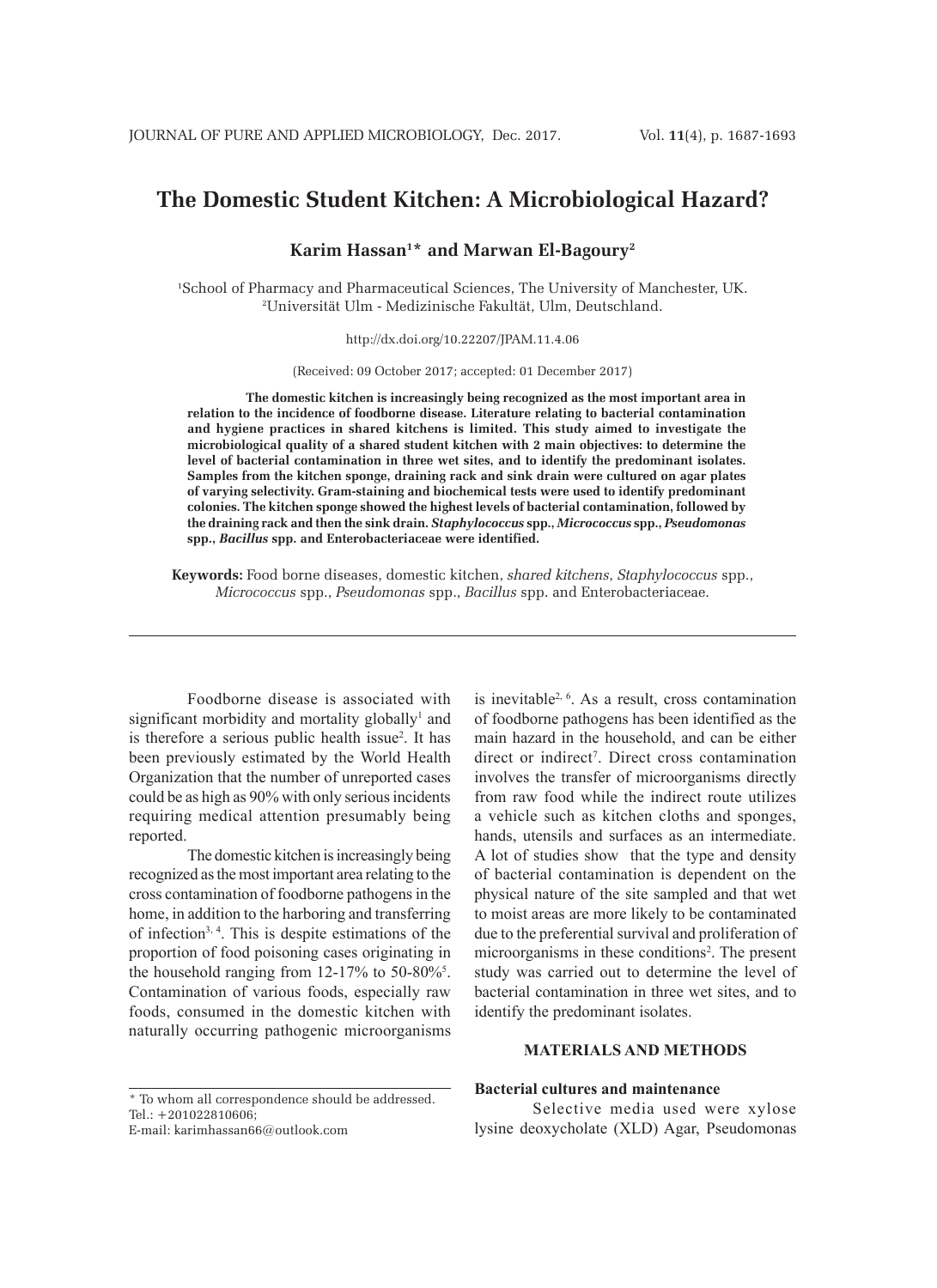agar base with added rehydrated Pseudomonas CFC Supplement (SR0103), mannitol salt agar (MSA), and MacConkey agar no.2. Non-selective media used were R2A agar and nutrient agar. All morphologically distinct colonies were sub-cultured onto nutrient agar and aerobically incubated for 24 hours at 37°C. This was repeated once a week for maintenance purposes.

#### **Identification of bacteria**

Isolates were identified by colony morphology, gram staining reaction, oxidase test, catalase test, and coagulase test as per standard procedures [8].

#### **RESULTS**

## **Investigation of microbiological quality of examined sites**

The microbiological quality of samples taken from the sink drain, kitchen sponge and draining rack are summarized in Table 1. The kitchen sponge yielded the highest level of total bacterial contamination (represented in Table 1 as total viable count (TVC)) relative to the sink drain and draining rack. Furthermore, it harbored the highest number of heterotrophs, pseudomonads, enteric species, staphylococci and micrococci. The draining rack was found to be more heavily contaminated than the sink drain, harboring higher numbers of all the microorganisms mentioned above. Table 2 shows that more bacterial growth was observed on the relatively less selective agar types, nutrient and R2A agars, when compared with pseudomonas agar base, xylose lysine deoxycholate (XLD), MacConkey no.2 and mannitol salt (MSA) agars.

#### **Bacterial identification**

The results from microscopic examination and biochemical tests, together with knowledge of the type of agar from which the bacteria were isolated (i.e. selective or non-selective) and their appearance on the plate (descriptions not shown), were used to identify the predominant isolates. These are summarized in Table 3.

The data showed that the predominant isolates largely consisted of oxidase positive Gramnegative rods, presumably *Pseudomonas* spp., being isolated from all three sites investigated. Enterobacteriaceae were the second most common taxa identified, also isolated from all three sites.

Gram-positive cocci were relatively less common and were identified as *Staphylococcus* spp. or *Micrococcus* spp. in the sink drain sample and *Staphylococcus aureus* in the kitchen sponge sample. Overall, it appears that similar bacterial species were observed regardless of location of isolation except in the case of *Bacillus* spp. (isolate R4 in Table 3) which was only isolated from the kitchen draining rack.

MacConkey agar no.2 (MAC2) was highly selective for enteric species. Pseudomonas agar base (PAB) was highly selective for *Pseudomonas* spp., with no enteric colonies formed. However, XLD and MSA agars were less selective, with *Pseudomonas* spp. frequently isolated from XLD plates and enteric species being isolated from MSA plates in addition to staphylococci and micrococci.

Table 3 shows the presumptive identifications of predominant isolates based on microscopic and biochemical investigations

### **DISCUSSION**

The kitchen examined in this study was shared by 5 male final year university students and, due to limitations in time and resources available to complete the study, the focus of the investigation was mainly on biofilms in predominantly wet areas of the kitchen. Specifically, the microbial content of an 'in use' sponge, the sink drain and the draining rack were examined and the predominant isolates identified.

The total contamination levels at each of the 3 sites investigated in this study were determined by means of total viable counts (TVC). Out of these 3 sites, the sponge exhibited the highest level of microbial contamination as shown in Table 1. The sponge also showed the highest levels of heterotrophic bacteria, pseudomonads, coliforms/Eneterobacteriaceae, staphylococci and micrococci. A series of morphological and biochemical tests were conducted in an attempt to identify the predominant isolates (Table 3). These tests indicate that *Pseudomonas* spp., Enterobacteriaceae and *Staphylococcus aureus*  predominated in the sponge sample. These findings are consistent with those of Speirs *et al*<sup>9</sup> , Josephson *et al*10, and Rusin *et al*<sup>3</sup> .

Speirs *et al*<sup>9</sup> found that cloths used for wiping surfaces and/or drying equipment, such

J PURE APPL MICROBIO*,* **11**(4), DECEMBER 2017.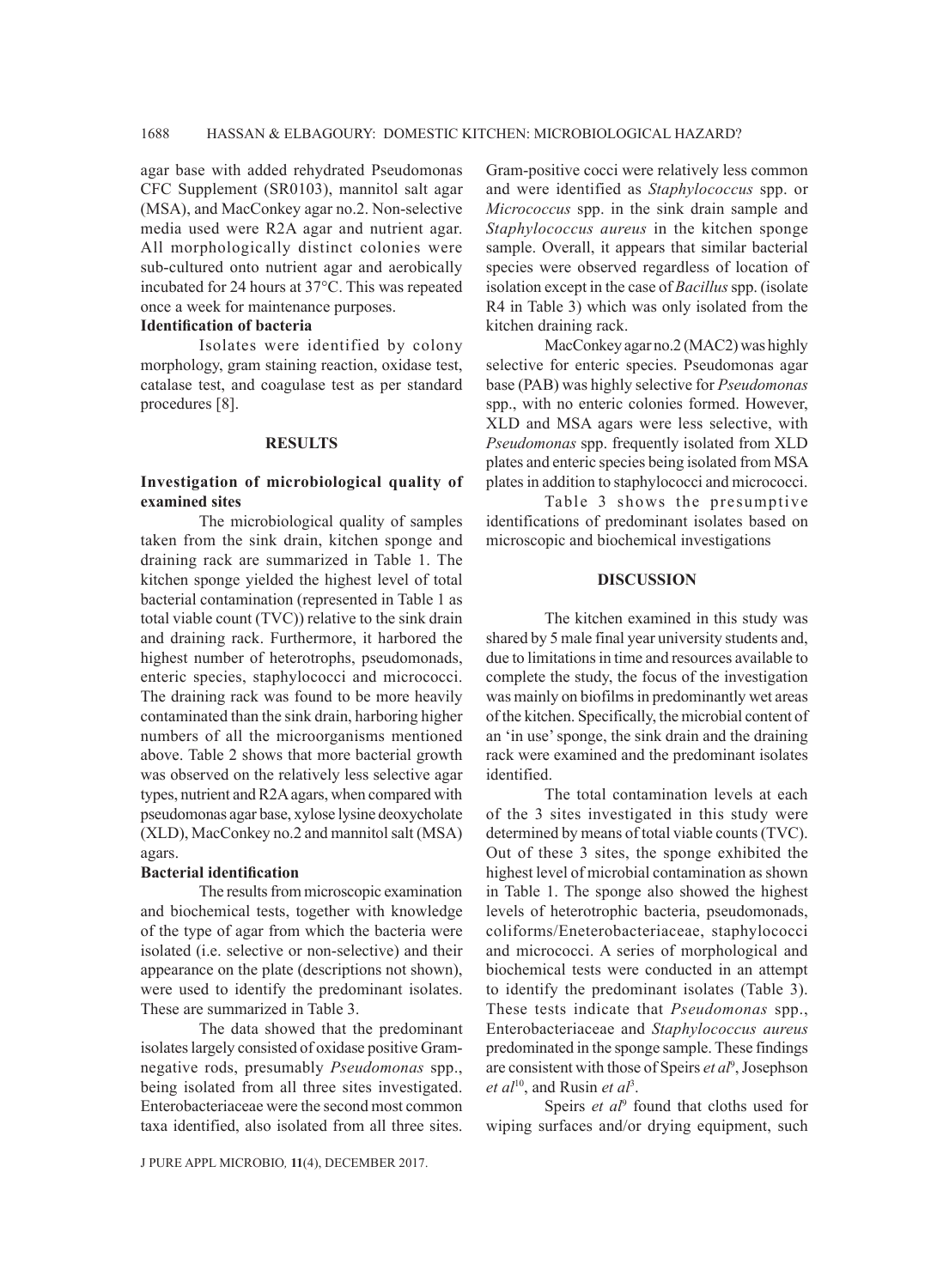as dish washing cloths and sponges and tea towels, were associated with the highest microbial loads. The authors note the predominance of *Enterobacter* spp. among other enterobacteria such as *Klebsiella pneumoniae* and *Escherichia coli* and identified *Pseudomonas aeurginosa* as the most common pseudomonad isolated which supports the prevalence of *Pseudomonas* spp. and Enterobacteriaceae observed in the sponge sample in this study. Furthermore, their investigation revealed that *Staphylococcus* spp. and *Micrococcus* spp. were found in all 46 domestic kitchens examined in many of the sites sampled, including the kitchen sponge, which is not surprising as these organisms are normally found in the skin microflora. This suggests that cross-contamination from the hands to the sponge during washing up or wiping down of surfaces most probably explains

**Table 1.** Microbiological quality of samples obtained from the sink drain, kitchen sponge and draining rack after growth on a variety of non-selective and selective agar types

| Organism                                                                                                                                                           | Sink drain                                                                                  | No. <sup>a</sup><br>Sponge                                                                       | Draining Rack                                                                               |  |
|--------------------------------------------------------------------------------------------------------------------------------------------------------------------|---------------------------------------------------------------------------------------------|--------------------------------------------------------------------------------------------------|---------------------------------------------------------------------------------------------|--|
| Total viable count <sup>b</sup><br>Heterotrophs <sup>c</sup><br>Pseudomonads <sup>d</sup><br>Enteric species <sup>e</sup><br>Staphylococci/Micrococci <sup>f</sup> | $4.24 \pm 0.08$<br>$4.25 \pm 0.08$<br>$3.59 \pm 0.08$<br>$2.90 \pm 0.00$<br>$2.83 \pm 0.07$ | $75.52 \pm 0.33$<br>$75.61 \pm 0.20$<br>$70.29 \pm 0.13$<br>$74.25 \pm 0.26$<br>$66.51 \pm 0.13$ | $6.75 \pm 0.00$<br>$6.54 \pm 0.31$<br>$6.05 \pm 0.02$<br>$5.52 \pm 0.01$<br>$5.52 \pm 0.09$ |  |
|                                                                                                                                                                    |                                                                                             |                                                                                                  |                                                                                             |  |

<sup>a</sup> Data are mean log<sub>10</sub> CFU/ml for samples isolated from the sink drain and draining rack and mean log<sub>10</sub> CFU/g for the kitchen sponge from duplicate experiments  $\pm$  standard deviation. b Total viable count based on sum of all colonies cultured on nutrient agar.

c Total culturable heterotrophs based on sum of all colonies cultured on R2A agar.

d Total culturable pseudomonads based on sum of all colonies cultured on pseudomonas agar base.

e Total culturable enteric species based on sum of all colonies cultured on MacConkey no.2 agar. f Total culturable staphylococci and micrococci based on sum of all colonies cultured on mannitol salt agar.

Table 2. Bacterial enumeration of samples obtained from the sink drain, kitchen sponge and draining rack after growth on a variety of non-selective and selective agar types

| Agar type                                                                                          | Sink drain                                                                                                     | No. <sup>a</sup><br>Sponge                                                                                           | Draining Rack                                                                                                  |  |
|----------------------------------------------------------------------------------------------------|----------------------------------------------------------------------------------------------------------------|----------------------------------------------------------------------------------------------------------------------|----------------------------------------------------------------------------------------------------------------|--|
| $NA^b$<br>R2A <sup>c</sup><br>$PAB^d$<br>XLD <sup>e</sup><br>MAC2 <sup>f</sup><br>MSA <sup>g</sup> | $4.24 \pm 0.08$<br>$4.25 \pm 0.08$<br>$3.59 \pm 0.08$<br>$2.91 \pm 0.04$<br>$2.90 \pm 0.00$<br>$2.83 \pm 0.07$ | $75.52 \pm 0.33$<br>$75.61 \pm 0.20$<br>$70.29 \pm 0.13$<br>$65.43 \pm 0.06$<br>$74.25 \pm 0.26$<br>$66.51 \pm 0.13$ | $6.75 \pm 0.00$<br>$6.54 \pm 0.31$<br>$6.05 \pm 0.02$<br>$5.64 \pm 0.02$<br>$5.52 \pm 0.01$<br>$5.52 \pm 0.09$ |  |
|                                                                                                    |                                                                                                                |                                                                                                                      |                                                                                                                |  |

<sup>a</sup> Data are mean  $\log_{10}$  CFU/ml for samples isolated from the sink drain and draining rack and mean  $\log_{10}$  CFU/g for the kitchen sponge from duplicate experiments mean  $log_{10}$  CFU/g for the kitchen sponge from duplicate experiments

± standard deviation.

b Nutrient agar; non-selective medium.

<sup>c</sup> R2A agar; selective for heterotrophic bacteria.

d Pseudomonas agar base; selective for pseudomonads.

e Xylose lysine deoxycholate agar; selective for salmonellae and shigellae.

f MacConkey agar no.2; selective for enteric species.

g Mannitol salt agar; selective for staphylococci and micrococci.

J PURE APPL MICROBIO*,* **11**(4), DECEMBER 2017.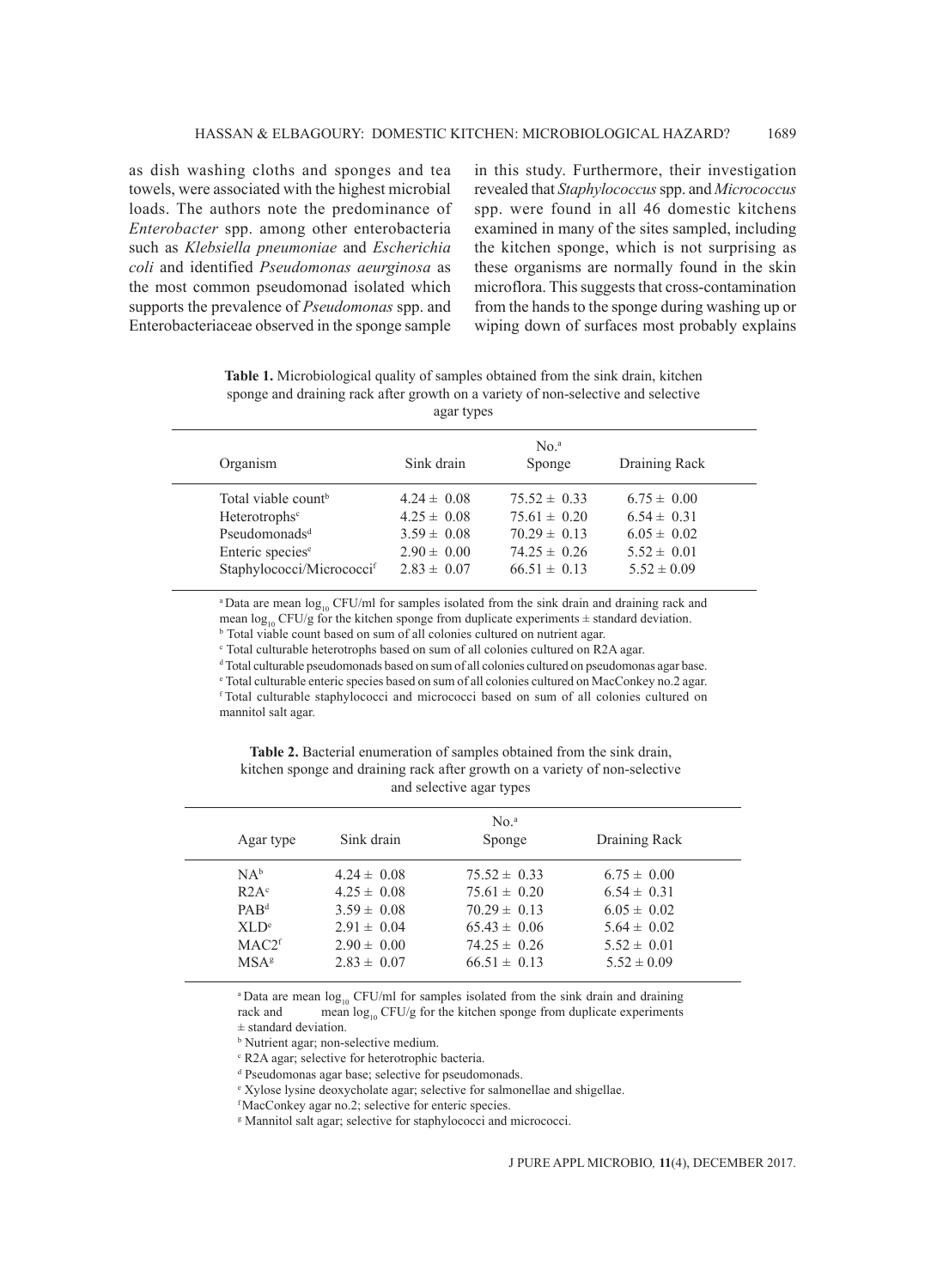the presence of *S. aureus* in the sponge sample. Hilton and Austin<sup>11</sup> also reported the recovery of *S*. *aureus* from sponge-type dishcloths, while Finch *et al*12 reported the isolation of *S. aureus* from 47% of domestic towels and teacloths sampled thus further corroborating this finding.

Josephson *et al*<sup>10</sup> found particularly high counts of heterotrophic bacteria associated with the kitchen sink and sponge and noted 'surprisingly high' total and faecal coliform counts across all sites examined in the kitchen (sink basin, faucet handle, table, counter top, refrigerator door, oven control, cutting board and sponge). The authors found *Staphylococcus* and *Pseudomonas* isolates to be present in the lowest concentrations pointing out that only the sink and sponge samples exhibited significant populations of pseudomonads which is in agreement with the findings of this study. Indeed, three out of the five predominant isolates from the sponge sample were identified as *Pseudomonas* spp. This is most probably reflective of the high level of moisture in kitchen sponges; a specific requirement of pseudomonads<sup>10</sup>. To further support this finding, a bacteriological investigation looking at used cellulose sponges and cotton dishcloths in domestic kitchens identified *Pseudomonas* spp. as the most common species isolated from cleaning materials $13$ . In their two-year study of 10 domestic kitchens, Josephson *et al*<sup>10</sup> found that the two most consistently contaminated sites were the sink and the sponge and attributed this to the fact that these areas are constantly moist under normal use.

Rusin *et al*<sup>3</sup> investigated different sites in household kitchens and bathrooms of 15 homes to determine which of these sites exhibited the highest levels of faecal coliform, coliform and heterotrophic plate count (HPC) bacteria. Of all the examined sites, the sponge/dishcloth showed the highest microbial load across all three categories of bacteria being investigated and thus further corroborates the findings of this study. It is interesting to note that both Finch *et al*12 and Rusin *et al*<sup>3</sup> found the domestic kitchen to be more heavily contaminated with coliforms and faecal coliforms than the household bathroom, thus highlighting the importance of adequate hygiene measures in the kitchen.

**Table 3.** Presumptive identifications of predominant isolates based on microscopic and biochemical investigations

| Isolate        | Agar<br>Type      | Gram<br>Stain            | Appearance |                          | Oxidase Catalase |                | Coagulase Presumptive Identification |
|----------------|-------------------|--------------------------|------------|--------------------------|------------------|----------------|--------------------------------------|
| D <sub>1</sub> | MSA <sup>a</sup>  | $^{+}$                   | Cocci      | .                        | $^{+}$           |                | Staphylococcus spp./Micrococcus spp. |
| D2             | R2A <sup>b</sup>  | $\overline{\phantom{a}}$ | Rods       |                          | .                | $\cdots$       | Enterobacteriaceae                   |
| D <sub>3</sub> | R2A               | $\overline{\phantom{a}}$ | Rods       | $^{+}$                   | .                | .              | Pseudomonas aeruginosa               |
| D <sub>4</sub> | XLD <sup>c</sup>  | $\overline{\phantom{a}}$ | Rods       | $^{+}$                   | .                | $\cdots$       | Pseudomonas spp.                     |
| D <sub>5</sub> | NA <sup>d</sup>   | $\overline{\phantom{a}}$ | Rods       | $\overline{\phantom{a}}$ | .                | $\cdots$       | Enterobacteriaceae                   |
| S <sub>1</sub> | NA                | $\overline{\phantom{a}}$ | Rods       | $^{+}$                   | .                | .              | Pseudomonas spp.                     |
| S <sub>2</sub> | <b>XLD</b>        | $\overline{\phantom{a}}$ | Rods       | $^{+}$                   | .                | $\cdots$       | Pseudomonas spp.                     |
| S <sub>3</sub> | <b>MSA</b>        | $\overline{\phantom{a}}$ | Rods       | $\overline{\phantom{0}}$ | .                | .              | Enterobacteriaceae                   |
| S <sub>4</sub> | R2A               | $^{+}$                   | Cocci      | .                        | $^{+}$           | $\overline{a}$ | Staphylococcus aureus                |
| S5             | MAC2 <sup>e</sup> | $\overline{\phantom{a}}$ | Rods       | $^{+}$                   | .                | .              | Pseudomonas spp.                     |
| R1             | <b>NA</b>         | $\overline{\phantom{0}}$ | Rods       | $^{+}$                   | .                | .              | Pseudomonas spp.                     |
| R <sub>2</sub> | MAC <sub>2</sub>  | $\overline{\phantom{a}}$ | Rods       | $\overline{\phantom{a}}$ | .                | .              | Enterobacteriaceae                   |
| R <sub>3</sub> | <b>XLD</b>        | $\overline{\phantom{a}}$ | Rods       | $^{+}$                   | .                | .              | <i>Pseudomonas</i> spp.              |
| R <sub>4</sub> | <b>MSA</b>        | $^{+}$                   | Rods       | .                        | $^{+}$           | $\overline{a}$ | Bacillus spp.                        |
| R <sub>5</sub> | PAB               | $\overline{\phantom{a}}$ | Rods       | $^{+}$                   | .                | .              | Pseudomonas spp.                     |

Legend: Sink drain (D); Sponge (S); Draining Rack (R); Positive (+); Negative (-); Not Tested (...).

<sup>a</sup> Mannitotal salt agar (MSA): selective for staphylococci and micrococci.

b R2A agar (R2A): selective for heterotrophs.

c Xylose lysine deoxycholate agar (XLD): selective for salmonellae and shigellae.

d Nutrient agar (NA): non-selective medium.

e MacConkey agar no.2 (MAC2): selective for enteric species

J PURE APPL MICROBIO*,* **11**(4), DECEMBER 2017.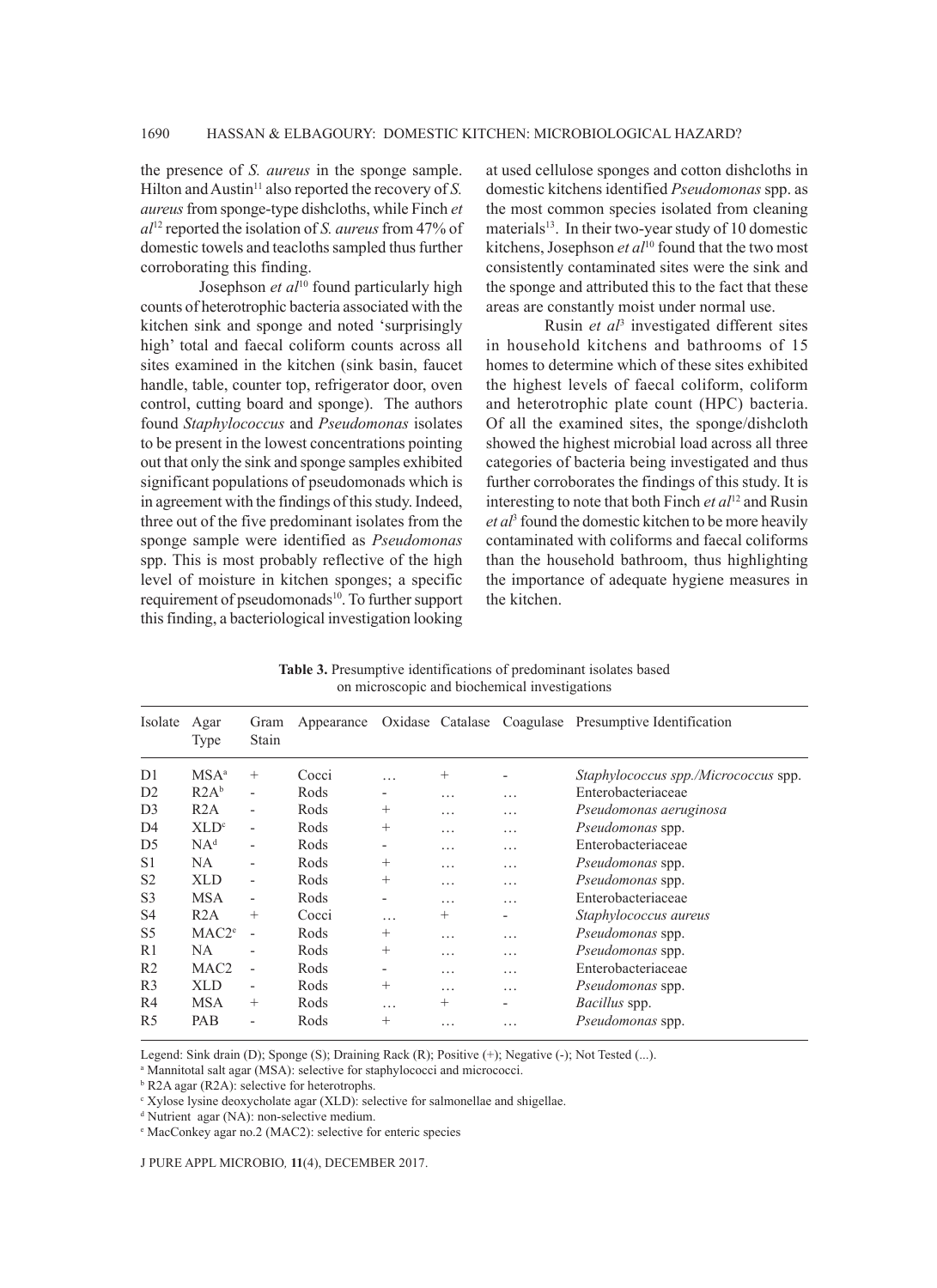The kitchen sponge has been described as an especially conductive environment enabling the growth and survival of microorganisms<sup>2</sup>. This is due to the adherence of food residues/organic matter to the sponge during washing up and wiping down of surfaces together with moisture retention creating an ideal environment for microorganisms to flourish once contamination occurs<sup>2, 14</sup>. This explains why the sponge was the most heavily contaminated of the three sites investigated. This is concerning as this suggests that sponges may act as reservoirs and disseminators of foodborne pathogens in the domestic kitchen thus potentially causing illness<sup>4</sup>. Indeed, the ability of sponges to disseminate significant numbers of microorganisms onto food preparation surfaces has been demonstrated<sup>11</sup>.

Perhaps the most interesting finding in this study was that the kitchen draining rack sample was found to exhibit heavier bacterial contamination than the sample taken from the sink drain. Indeed, the draining rack exhibited higher levels of heterotrophic bacteria, pseudomonads, coliforms/Enterobacteriaceae, staphylococci and micrococci. This is surprising as the kitchen sink drain area has been reported in several studies to display one of the highest levels of microbial contamination, including coliforms and faecal coliforms, when several different sites in domestic kitchens were compared<sup>3, 7, 10, 12</sup>. Morphological and biochemical tests revealed that the predominant isolates obtained from the draining rack were most probably *Pseudomonas* spp., Enterobacteriaceae, and *Bacillus* spp. while those from the sink drain sample were most likely *Staphylococcus*  spp. or *Micrococcus* spp., Enterobacteriaceae, *Pseudomonas aerugionosa* and *Pseudomonas* spp. (shown in Table 3).

While a few studies have investigated the microbiological quality of draining boards<sup>12, 15</sup>, there is no data to our knowledge relating to the microbial content of kitchen draining or drying racks. Finch *et al*12 reported *Escherichia coli* as the predominant microorgranism isolated from draining boards (13 out of the 21 draining boards sampled were positive for *E. coli*). Other microorganisms isolated from the draining boards included coagulase negative Micrococcaceae, *Klebsiella pneumonia*, *Citrobacter* and *Enterobacter* spp.; the latter three being isolated from a fifth of the 21 domestic

homes investigated in the study. *Bacillus spp.* was isolated from 17 of the 21 draining boards examined while *P. aeruginosa* was isolated from only two. Scott *et al*15 report *E. coli*, *Citrobacter freundii*, *K. pneumonia* and *Enterobacter cloacae* as the most frequently isolated microorganisms from draining boards among other wet sites in the kitchen such as U-tubes and the kitchen sink. The authors expressed concern regarding the prevalence of enteric organisms associated with these sites suggesting that, although food is most likely the continual source of contamination in the domestic kitchen, wet sites such as the sink, U-tubes and surrounding areas, including draining boards and possibly draining racks, serve as reservoirs harboring Enterobacteriaceae and enabling their proliferation<sup>15</sup>.

It would not be unreasonable to assume that the microbiological content of kitchen draining racks closely mirrors that of draining boards due to their very close proximity in most domestic kitchens together with the close similarities between the results reported here and those reported by Finch *et al*. 12 and Scott *et al*15. If this assumption is taken to be true then these studies help support the findings reported here. Furthermore, the higher counts obtained from the draining rack sample relative to the sink drain may be explained by the fact that although food residues are constantly passing through the sink drain, so are dishwashing detergents and water which may cause a reduction in the microbial load; this is not the case with the draining rack where plates and cutlery that have been washed, usually using a contaminated sponge, are left to dry and potentially cross-contaminate the rack. An alternate explanation maybe that the sink was recently cleaned using a disinfectant cleaner such as household bleach thus reducing the microbial load.

Although in this study the kitchen drain was found to be the least heavily contaminated of the three sites investigated, it should not be disregarded as a source of potential pathogens. Indeed, the solid surfaces provided by the pipe work are suitable for the purpose of biofilm formation while the open nature of drains means they are constantly challenged by a variety of different microorganisms including high risk infectious materials from uncooked meat and vegetable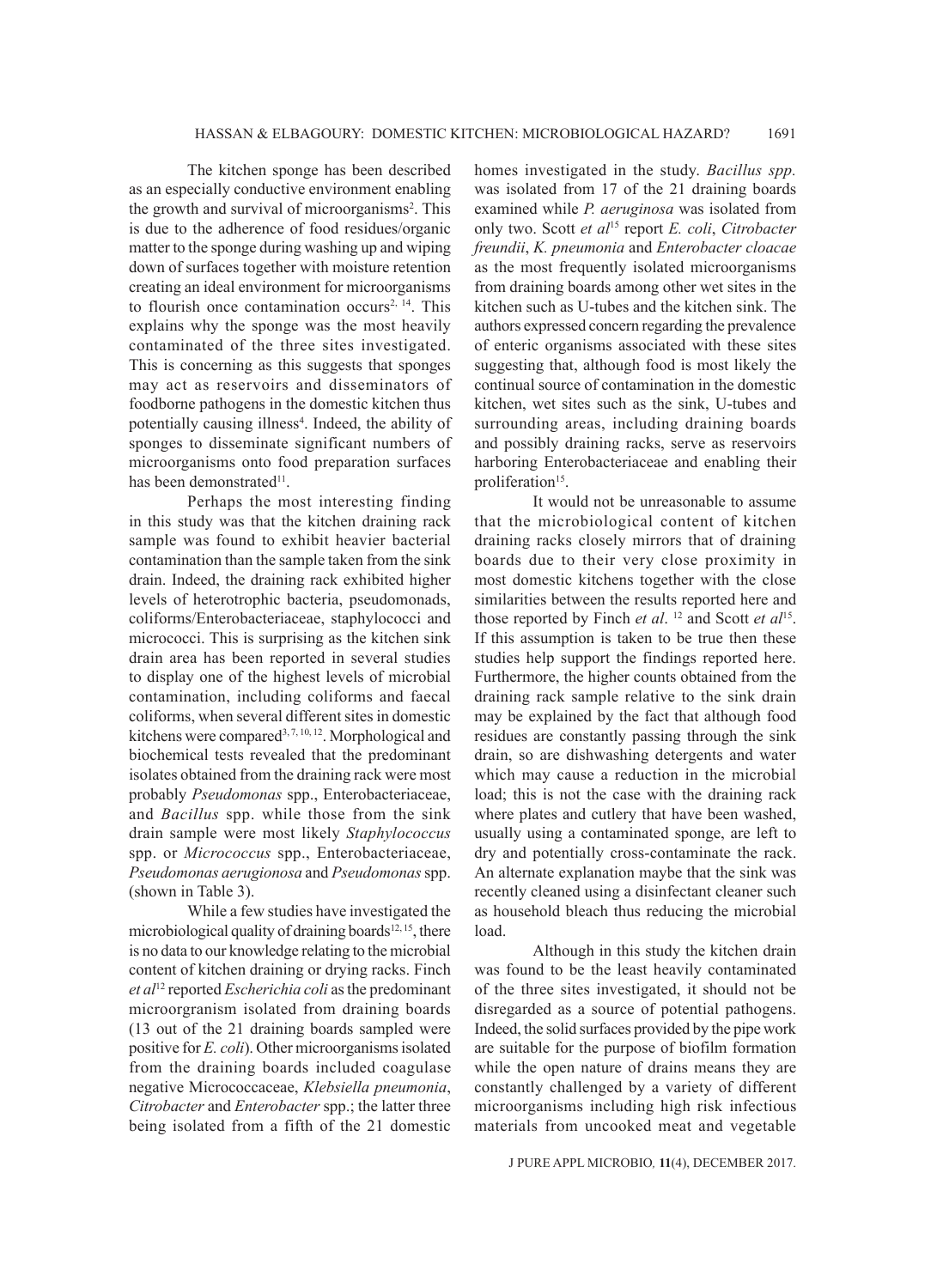waste<sup>16</sup>. The predominant isolates identified from the sink drain sample concur with the findings of Finch *et al*12 who reported the isolation of E. coli from 13 out of 20 sink drains among other Enterobacteriaceae, and Scott *et al*15 who also found enterobacteria in addition to pseudomonads and *S. aureus*, albeit in relatively smaller numbers. The prevalence of *E. coli* in kitchen sink drains presents a public health threat as some strains have been implicated in enteritis in young children, adult diarrhea, travelers' diarrhea and food poisoning<sup>12</sup>.

It is important to note that *Salmonella*  spp. were not detected in this study despite being present in a significant proportion of retail chickens in the  $UK<sup>17</sup>$ . Possible explanations for this include that the sample size, in this case one kitchen, was too small<sup>15</sup> and/or the fact that there are relatively low numbers of Salmonella on chicken carcasses compared to *Campylobacter*<sup>6</sup> .

No attempt was made to isolate obligate anaerobes in this study. Finch *et al*12 failed to isolate any obligate anaerobes despite extensively examining several sites in the kitchens, bathrooms and toilets of three homes for this group of organisms. Therefore, it is highly unlikely that these organisms would have been isolated in this study had they been searched for.

Little research has been conducted relating to communal kitchens despite the fact that several individuals sharing a confined space is likely to exacerbate the risk of cross-contamination and thus compromise food safety<sup>7</sup>. The findings in this study have revealed high levels of bacterial contamination in the sites investigated and indicate that more adequate hygiene measures are required in order to reduce the risk of cross-contamination and, consequently, foodborne illness. However, this is opposed by the lack of feelings of responsibility, lack of motivation and the varying knowledge and hygiene standards among the individuals sharing the kitchen as the actions of just one user could potentially compromise food safety<sup>7</sup>. For example, Sharp and Walker<sup>7</sup> found that at least one person in each of the six communal student kitchens investigated would move mess to one side when preparing food instead of cleaning the work surface.

The authors also point out the ineffectiveness of the occasional official clean by

students and attributed this to the lack of regular cleaning arrangements.

#### **REFERENCES**

- 1. Scott, E., *Food safety and foodborne disease in 21st century homes. The Canadian Journal of Infectious Diseases & Medical Microbiology,*  2003. **14(5)**: p. 277-280.
- 2. Redmond, E.C. and C.J. Griffith, *The importance of hygiene in the domestic kitchen: Implications for preparation and storage of food and infant formula. Perspectives in Public Health,* 2009. **129**(2): p. 69-76.
- 3. Rusin, P., P. Orosz-Coughlin, and C. Gerba, *Reduction of faecal coliform, coliform and heterotrophic plate count bacteria in the household kitchen and bathroom by disinfection with hypochlorite cleaners. Journal of Applied Microbiology*, 1998. **85**(5): p. 819-828.
- 4. Sharma, M., J. Eastridge, and C. Mudd, *Effective household disinfection methods of kitchen sponges.* Food Control, 2009. **20**(3): p. 310-313.
- 5. Haysom, I.W.S., A.K., *Bacterial contamination of domestic kitchens over a 24-hour period. British Food Journal,* 2005. **107**(7): p. 453-466.
- 6. Mattick, K., *et al*., *The microbiological quality of washing-up water and the environment in domestic and commercial kitchens. Journal of Applied Microbiology*, 2003. **94**(5): p. 842-848.
- 7. Sharp, K. and H. Walker, *A microbiological survey of communal kitchens used by undergraduate students. International Journal of Consumer Studies*, 2003. **27**(1): p. 11-16.
- 8. Cheesbrough, M., *District Laboratory Practice in Tropical Countries*. 2006: Cambridge University Press.
- 9. Speirs, J., A. Anderton, and J. Anderson, *A study of the microbial content of the domestic kitchen. International Journal of Environmental Health Research,* 1995. **5**(2): p. 109-122.
- 10. Josephson, K., J. Rubino, and I. Pepper, *Characterization and quantification of bacterial pathogens and indicator organisms inhousehold kitchens with and without the use of a disinfectant cleaner. Journal of Applied Microbiology*, 1997. **83**(6): p. 737-750.
- 11. Hilton, A. and E. Austin, *The kitchen dishcloth as a source of and vehicle for foodborne pathogens in a domestic setting. International Journal of Environmental Health Research*, 2000. **10**(3): p. 257-261.
- 12. Finch, J., J. Prince, and M. Hawksworth, *A bacteriological survey of the domestic*